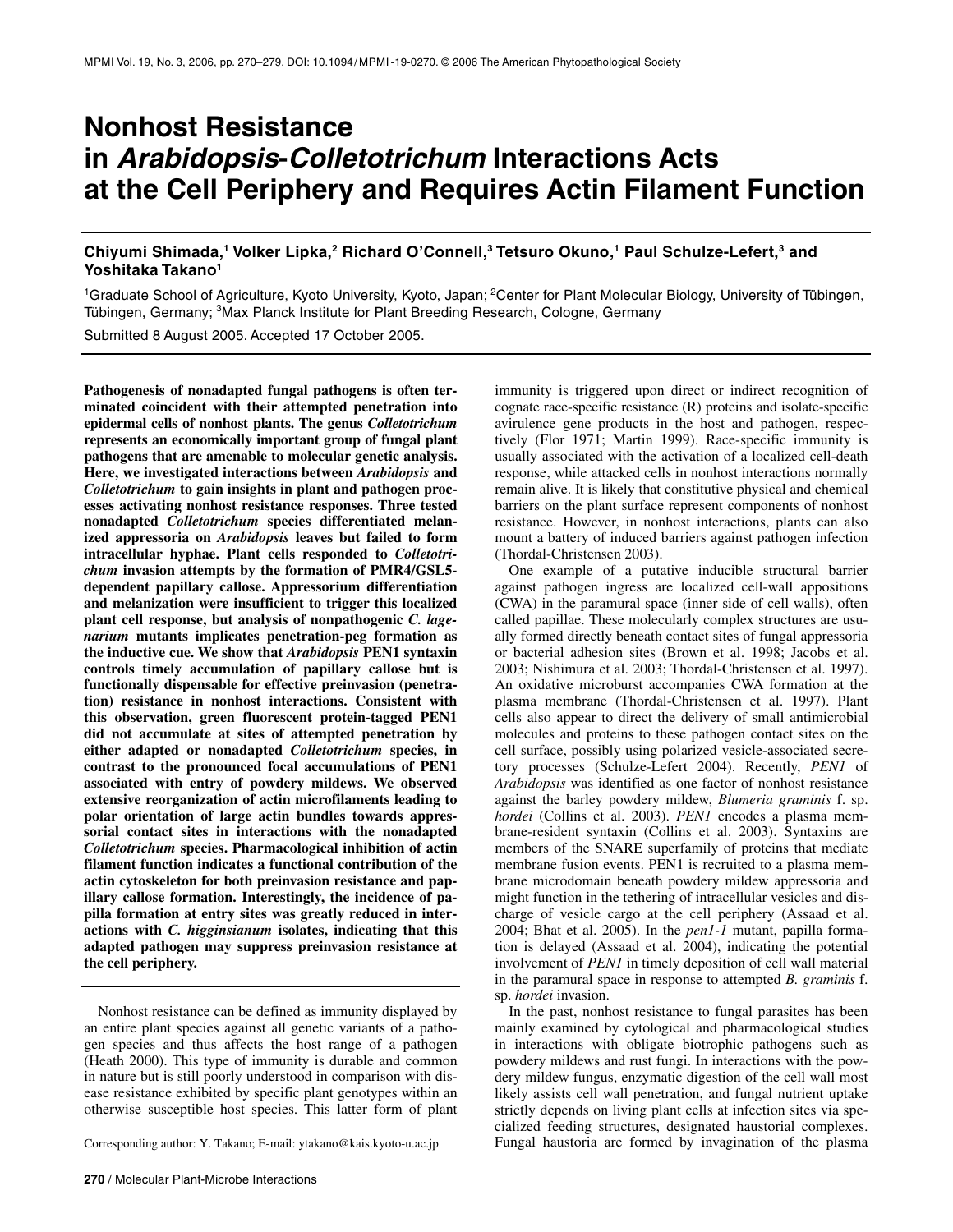membrane subsequent to cell wall penetration of attacked leaf epidermal cells. In contrast to biotrophic fungal pathogens, necrotrophic fungi kill host cells and obtain nutrients from dying host cells. Interestingly, some fungal pathogens utilize both biotrophic and necrotrophic nutrition at different stages of their development (Perfect et al. 1999). Such parasites are called hemibiotrophs, i.e., these pathogens initially develop inside living host cells and subsequently switch to a destructive necrotrophic phase of infection. At present, knowledge of nonhost resistance responses to necrotrophs and hemibiotrophs is limited.

The large ascomycete genus *Colletotrichum* is one of the most economically important groups of plant pathogens, causing anthracnose disease on a wide range of crops (Agrios 1988). Many *Colletotrichum* species have evolved a hemibiotrophic strategy for plant colonization (Perfect et al. 1999). *Colletotrichum* species develop appressoria that are essential for penetration into host plants. Like appressoria of *Magnaporthe* species, those of *Colletotrichum* species are pigmented with melanin, which is required for appressorium function (Yamaguchi and Kubo 1992). Melanized but not nonmelanized appressoria can generate the high turgor pressure necessary for mechanical penetration through the plant cuticle and cell wall (Bechinger et al 1999; Howard et al. 1991). *Colletotrichum* species have the advantage of being haploid organisms, which can be cultured axenically and genetically transformed. This greatly facilitates mutational analysis and the critical assessment of gene function by targeted gene disruption. Recently, it has been reported that isolates of *C. destructivum* and *C. higginsianum* infect *Arabidopsis thaliana* (Narusaka et al. 2004; O'Connell et al. 2004). This finding provides a new model pathosystem between *Arabidopsis* and *Colletotrichum* species, in which both partners in the interaction can be genetically manipulated.

In this report, we examined nonhost resistance responses of *A. thaliana* to various nonadapted *Colletotrichum* species. Nonhost resistance is manifested by termination of fungal pathogenesis coincident with fungal entry into leaf epidermal cells, without death of the attacked cells. Microscopic analysis revealed that this preinvasion resistance is linked to the accumulation of papillary callose beneath fungal appressoria. By using several nonpathogenic mutants of a nonadapted *Colletotrichum* species, we show that penetration-peg formation but not appressorium development serves as the major trigger for nonhost resistance responses at the cell periphery. Using plants expressing a PEN1 green fluorescent protein (GFP) fusion and a *pen1* mutant, we show that the *Arabidopsis* PEN1 syntaxin is not essential for preinvasion resistance to *Colletotrichum* species. We also utilized a transgenic *Arabidopsis* line expressing a chimeric GFPmouse talin gene to visualize actin cytoskeleton dynamics during papilla formation and employed a pharmacological approach to provide evidence for actin filament function in nonhost disease resistance. We conclude from a comparative analysis of *Arabidopsis* interactions involving both nonadapted and adapted *Colletotrichum* species that the latter may have evolved means to suppress nonhost resistance responses at the cell periphery.

# **RESULTS**

#### **Nonadapted** *Colletotrichum* **species fail to enter attacked** *Arabidopsis* **epidermal cells.**

Isolates of the brassica anthracnose pathogen *C. higginsianum* were recently reported to be pathogenic on *A. thaliana*  (Narusaka et al. 2004; O'Connell et al. 2004). Spray- or droplet-inoculation of *Arabidopsis* Col-0 plants with a conidial suspension of two *C. higginsianum* isolates (MAFF305635 and MAFF305970) resulted in either complete collapse of the

plants (Fig. 1A) or severe lesions at inoculation sites (Fig. 1B) at 7 days postinoculation (dpi). In contrast, inoculation with the nonadapted *C. lagenarium* isolate 104-T, which in nature infects cucumber, did not prompt macroscopically visible symptoms (Fig. 1A and B). Similarly, *C. truncatum*  MAFF425349 and *C. gloeosporioides* S9275, pathogens of green soybean and mulberry, respectively, formed no visible lesions (Fig. 1B). These results suggest that *C. lagenarium*, *C. truncatum*, and *C. gloeosporioides* are all nonadapted pathogens on *Arabidopsis*. Microscopic analysis revealed that *C. higginsianum* formed melanized appressoria within 12 h, and intracellular primary hyphae were visible in attacked plant cells at 2 dpi (Fig. 2A). At 4 dpi, we recorded the presence of primary hyphae at penetration sites of both *C. higginsianum* isolates MAFF305635 and MAFF305970 (84.4 ± 4.3% and  $68.2 \pm 7.9\%$ , respectively), demonstrating efficient invasion by this adapted pathogen. At 7 dpi, the *C. higginsianum* strains developed a dense mycelium of necrotrophic secondary hyphae inside plant leaves (Fig. 2B). The timing of appressorium development of the three nonadapted *Colletotrichum* species



C.I.104-T C.h. 305635



**Fig. 1.** Infection assay of *Arabidopsis thaliana* Col-0 plants inoculated with adapted and nonadapted *Colletotrichum* species. **A,** At 7 days after spray-inoculation with conidial suspension, *C. higginsianum* (*C. h*.) isolate MAFF305635 caused collapse of the whole plant, whereas *C. lagenarium* (*C. l*.) isolate 104-T did not cause any visible lesions. **B,** Failure of infection of three *Colletotrichum* isolates on *A. thaliana*. *C. lagenarium* 104-T, *C. truncatum* (*C. t*.) MAFF425349, *C. gloeosporioides* (*C. g*.) S9275, *C. higginsianum* MAFF305635, and *C. higginsianum* MAFF305970 were inoculated on *Arabidopsis*. Conidial suspensions of each isolate were drop-inoculated onto leaves of *A. thaliana* Col-0 and were incubated for 7 days. The *C. higginsianum* isolates formed necrotic lesions on inoculated leaves, whereas the *C. lagenarium*, *C. truncatum*, and *C. gloeosporioides* isolates failed to form lesions.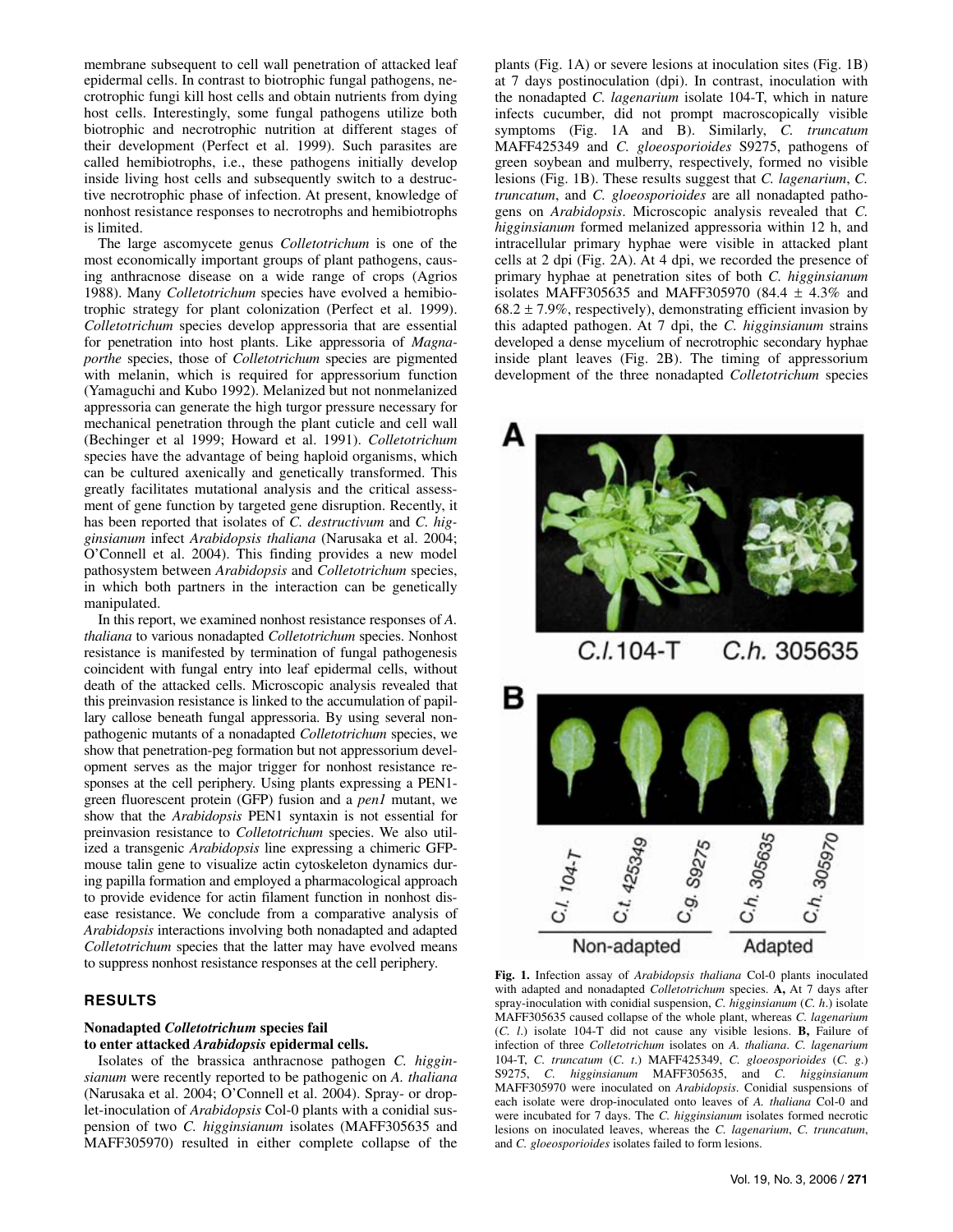was similar to that of *C. higginsianum* (i.e., within 12 h; data not shown). Likewise, appressoria of the nonadapted species were highly pigmented with melanin, which is indicative of their functionality. However, in contrast to *C. higginsianum*, the nonadapted *Colletotrichum* species failed to develop intracellular primary hyphae (Fig. 2C and D and data not shown). Absence of trypan blue stain inside epidermal cells beneath appressoria formed by *C. lagenarium* and *C. gloeosporioides* suggests that the attacked plant cells remained alive (at 7 dpi; Fig. 2C and data not shown). Plant cell viability was corroborated by plasmolysis assays (data not shown). Thus, if termination of pathogenesis in the nonhost interactions involves induced plant resistance responses, these must be executed without cell death. However, trypan blue precipitate was occasionally seen in epidermal cells attacked by *C. truncatum* at 7 dpi, suggesting that this nonadapted fungus can trigger plant cell death (Fig. 2D). This cell death is not the consequence of *C. truncatum* invasion, since primary hyphae were not visible inside the dye-stained epidermal cells. Also, this species often formed lesions on *A. thaliana* when conidia were inoculated at higher concentrations, although primary hyphae were hardly observed inside lesions (data not shown). Collectively, our data suggest that the nonadapted *Colletotrichum* species fail to switch from surface to invasive growth.



**Fig. 2.** Preinvasion resistance of *Arabidopsis* against nonadapted *Colletotrichum* species. Conidial suspensions were drop-inoculated on *A. thaliana* Col-0. Inoculated leaves were stained with lactophenol trypan blue. a = appressorium, c = conidium, and ph = primary hypha. **A,** Appressoria of the adapted pathogen *C. higginsianum* have penetrated epidermal cells to form intracellular primary hyphae. Leaves inoculated by *C. higginsianum* 305635 were incubated for 2 days. **B,** Necrotrophic growth of *C. higginsianum.* Leaves inoculated by *C. higginsianum* 305635 were incubated for 7days. **C** and **D**, Penetration failure of the nonadapted *Colletotrichum* species. Leaves inoculated by *C. lagenarium* 104-T (C) and *C. truncatum* 425349 (D) were incubated for 7 days. An asterisk indicates a dead epidermal cell stained by trypan blue. Bar in  $A = 20 \mu m$ . Bars in B through  $D =$ 50 μm.

## **Both adapted and nonadapted** *Colletotrichum* **species induce papillary callose formation.**

CWA formation beneath fungal appressoria is a widespread plant response in interactions with diverse fungal and bacterial parasites (Brown et al. 1998; Kobayashi et al. 1992; Thordal-Christensen et al. 1997). Although CWA formation is generally interpreted as an induced resistance response to fungal invasion, individual CWA components may serve other roles (Jacobs et al. 2003; Nishimura et al. 2003). We investigated CWA formation in *Arabidopsis* epidermal cells upon inoculation with the three nonadapted *Colletotrichum* species and visualized one CWA component, papillary-associated callose, by aniline blue staining at 24 hours postinoculation (hpi). UV-induced fluorescence with the aniline blue fluorochrome was readily detectable in plant cells beneath *Colletotrichum* appressoria (Fig. 3A). These fluorescence signals were very weak in a *pmr4* mutant background that is specifically impaired in the accumulation of papillary callose (Jacobs et al. 2003; Nishimura et al. 2003), indicating that the detected fluorescence signals report genuine papillary callose (Fig. 3A). The PMR4/GSL5-dependent callose production beneath *Colletotrichum* appressoria suggests that *Arabidopsis* epidermal cells detect and respond to entry attempts of the nonadapted anthracnose fungus. Closer examination of papillary callose at fungal appressoria revealed two patterns (Fig. 3B). One pattern is characterized by extensive callose accumulation in an area surrounding appressoria, designated large-type papillary callose (LPC), while the second form is characterized by a more localized, punctate accumulation, designated small-type papillary callose (SPC). It is possible that the area of callose accumulation is an indicator of the actual size of CWA. We quantified the incidence of papillary callose upon inoculation with the three tested nonadapted *Colletotrichum* species. At 24 hpi, more than 70% of appressoria induced the deposition of callose papillae in attacked epidermal cells (Fig. 3C). Upon *C. lagenarium*  inoculation, the LPC type was found more often than the SPC form (48% and 24%, respectively). This tendency was more pronounced in *C. truncatum* and *C. gloeosporioides* interactions, i.e., we observed mainly the LPC form. In order to compare fungus-triggered callose formation in interactions with adapted and nonadapted *Colletotrichum* species, we also inspected epidermal cells attacked by virulent *C. higginsianum* strains. Interestingly, the incidence of callose formation as well as the ratio of LPC to SPC was markedly lower in comparison with the nonadapted *Colletotrichum* (Fig. 3C). This might indicate that virulent *Colletotrichum* can suppress or bypass the induction of papillary callose.

# **Papillary callose formation is induced by penetration-peg formation.**

The finding that papillary callose is induced at most attempted entry sites of the nonadapted *Colletotrichum* species prompted us to examine whether inductive signals are released at a distinct stage during fungal pathogenesis. For these experiments, we used previously isolated and characterized nonpathogenic mutants of *C. lagenarium* isolate 104-T. The *aph1* mutant DAP59 and the *cst1* mutant RCS2-1 each form melanized appressoria but have defects in subsequent steps required for pathogen entry. While *aph1* is able to differentiate penetration pegs, the development of this structure is probably affected in the *cst1* mutant (Tsuji et al. 2003). A third mutant, designated 82335, was also shown to have a defect in penetration-peg formation (Katoh et al. 1988). *APH1* encodes a predicted tRNA methyltransferase, *CST1* a putative transcription factor related to yeast *STE12*, while the molecular lesion in mutant 82335 is unknown (Y. Takano and N. Takayanagi, *unpublished data*; Tsuji et al. 2003). As expected, each of the tested *Colletotrichum* mutants formed appressoria on *Arabidopsis* leaves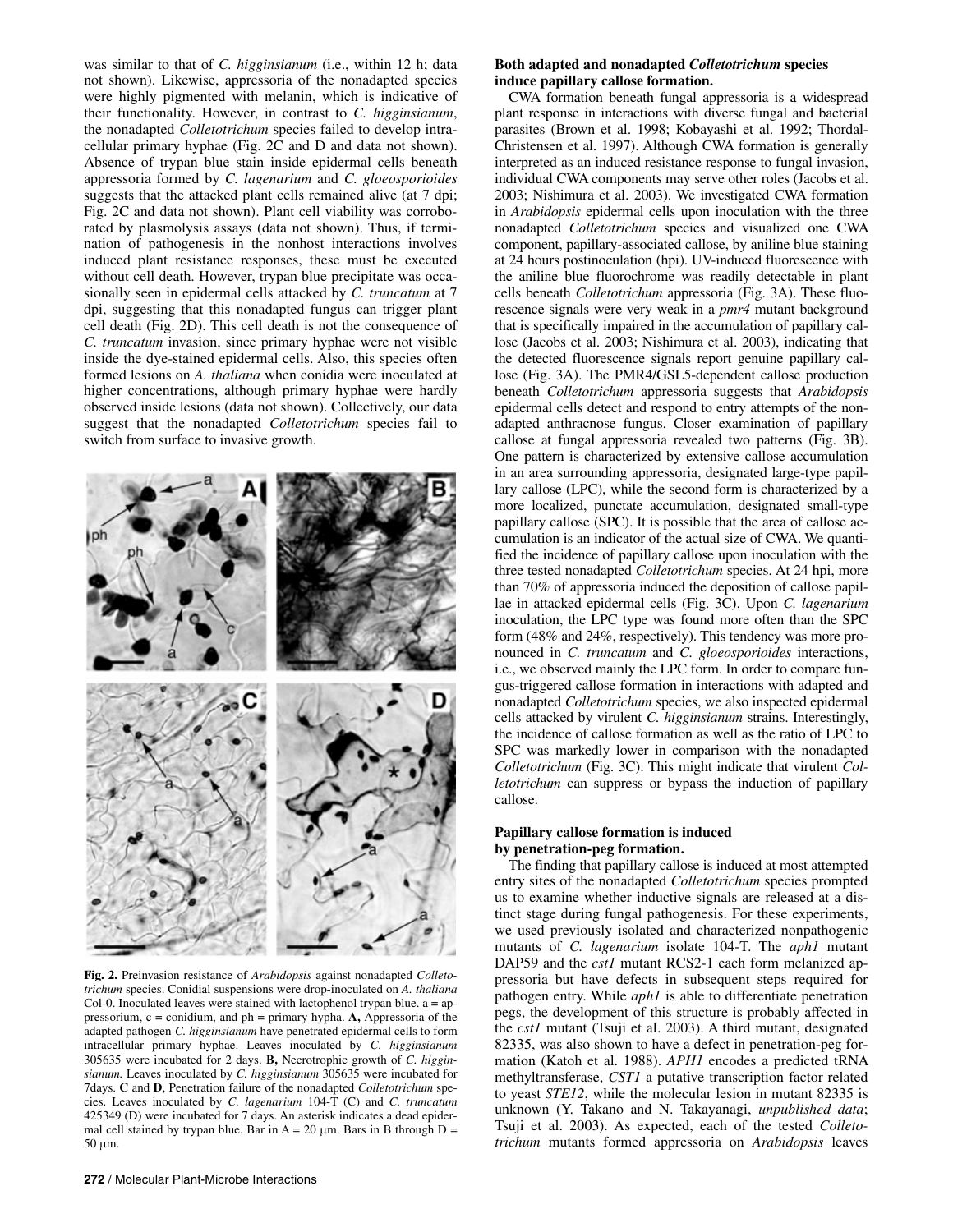within 12 hpi (data not shown). At 24 hpi, the *aph1* mutant formed melanized appressoria and triggered papillary callose accumulation, like the parental strain 104-T (Fig. 4B). In contrast, both 82335 and *cst1* mutants barely induced detectable



**Fig. 3.** Papilla formation against *Colletotrichum* isolates. Conidial suspensions of tested *Colletotrichum* isolates were inoculated on *Arabidopsis thaliana*. Inoculated leaves were incubated for 24 h, were stained with aniline blue, and were viewed with epifluorescence microscopy to observe deposition of papillary callose.  $a =$  appressorium,  $LPC =$  large papillary callose, and SPC = small papillary callose. **A,** PMR4/GSL5-dependent papillary callose deposition of *A. thaliana* Col-0 against the nonadapted *C. truncatum* isolate 425349. Bar = 50 μm. **B,** Two types of papilla formed beneath appressoria of *C. truncatum* isolate 425349 by *A. thaliana* Col-0. Papillary callose was investigated by fluorescent microscope with high magnification. Bar = 10  $\mu$ m. **C**, Quantitative analysis of papilla formation by *A. thaliana* Col-0 against the adapted and nonadapted *Colletotrichum* species. At least 100 appressoria were observed in each experiment. The mean and standard deviation were calculated from three independent experiments.

plant callose production despite effective melanization of appressoria (Fig. 4A and B). We conclude that appressorium formation and melanization of the appressorial cell wall are not sufficient to trigger papillary callose accumulation and hypothesize that cues triggering plant defense responses are specifically released coincident with penetration-peg formation.

# **Secretion events mediated by the PEN1 syntaxin are not required for preinvasion resistance to nonadapted** *Colletotrichum* **species.**

The plasma membrane resident PEN1 syntaxin is required for effective preinvasion resistance to nonadapted powdery mildews, controls timely formation of papillae in response to powdery mildew challenge, and becomes recruited to a plasma membrane microdomain beneath fungal appressoria (Assaad et al. 2004; Bhat et al. 2005; Collins et al. 2003). To assess a potential involvement of PEN1 in nonhost resistance to *Colletotrichum*, we inoculated the nonadapted *C. truncatum* isolate on



**Fig. 4.** *Colletotrichum lagenarium* mutants defective in penetration-peg formation failed to induce papilla. Conidial suspensions of tested mutant strains were inoculated on *Arabidopsis thaliana* Col-0. Inoculated leaves were incubated for 24 h, and deposition of papillary callose was investigated. 82335, RCS2-1 and DAP59 are mutant strains, defective in appressorial penetration, derived from the *C. lagenarium* wild-type strain 104-T. 82335 and RCS2-1 (*cst1*) are defective in penetration-peg formation, whereas DAP59 (*aph1*) retains the ability to develop a penetration peg. **A,** Lack of callose deposition beneath appressoria of the *C. lagenarium* mutant 82335. a = appressorium; LPC = large papillary callose. Bars = 50 μm. **B,** Quantitative analysis of papilla formation in response to the *C. lagenarium* mutants defective in appressorial penetration. At least 100 appressoria were observed in each experiment. The mean and standard deviation were calculated from three independent experiments.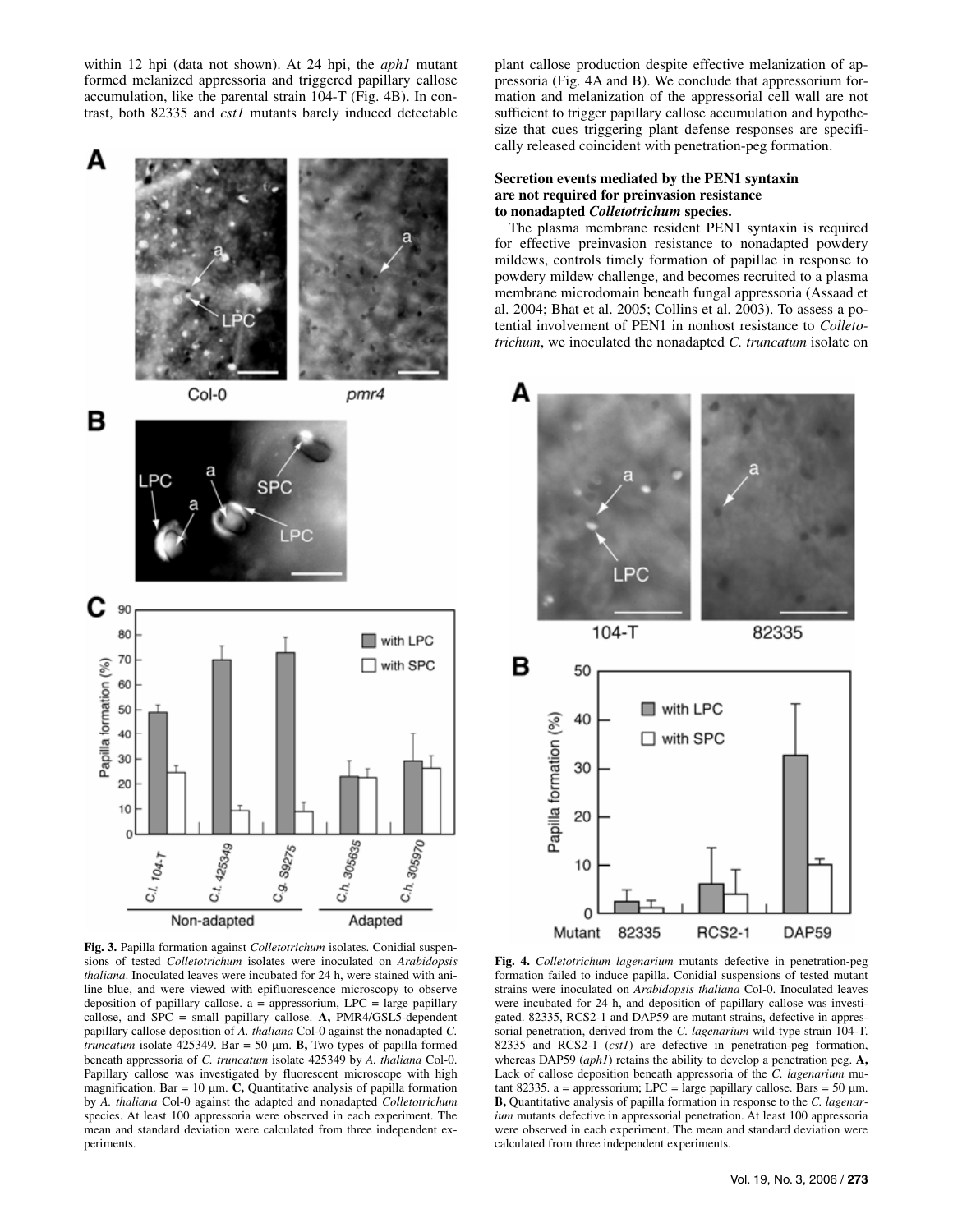*pen1-1* null mutant plants. At 24 hpi, there was no discernible difference in the frequency of papillary callose in wild-type and *pen1* mutant plants (Fig. 5A). Interestingly, at 10 hpi, wild-type plants responded to invasion attempts more often with LPC formation than did *pen1* mutants (52 and 28% of interaction sites, respectively; Fig. 5A). Similar results were obtained with the *pen1-3* mutant (data not shown). This delay in the formation of papillary callose in response to a nonadapted anthracnose fungus is reminiscent of delayed papilla formation in *pen1* plants upon inoculation with the nonadapted powdery mildew fungus *Blumeria graminis* (Assaad et al. 2004), suggesting that PEN1 controls timely papilla formation in response to attack by both fungi. However, *C. truncatum* did not form primary hyphae inside epidermal cells of *pen1* mutants at either 4 (Fig. 5B) or 7 dpi (data not shown). Likewise, *C. lagenarium* and *C. gloeosporioides* also failed to invade epidermal cells of *pen1* plants (data not shown), demonstrating that PEN1 syntaxin does not control an entry-limiting step of preinvasion resistance to nonadapted anthracnose fungi.

In contrast to the prominent focal accumulations of PEN1- GFP induced during penetration by nonadapted powdery mildews (Assaad et al. 2004), no accumulation of PEN1-GFP was detectable at sites of attempted penetration by *C. lagenarium* 



**Fig. 5.** *PEN1* is dispensable for preinvasion resistance against a nonadapted *Colletotrichum* species. **A,** Papilla formation in the *pen1-1* mutant in response *C. truncatum* isolate 425349 is delayed relative to the wildtype Col-0. Inoculated leaves were incubated for 10 or 24 h and then were stained with aniline blue for detection of papillary callose. At least 100 appressoria were observed in each experiment. The mean and standard deviation were calculated from three independent experiments. **B,** The *pen1-1* mutant retains preinvasion resistance against *C. truncatum*. No intracellular primary hyphae had developed in epidermal cells after 4 days. Leaves were stained with lactophenol trypan blue. Bar =  $50 \mu m$ . a = appressorium.

104-T, although this region of the plasma membrane was often partially obscured by the darkly melanized appressorium (Fig. 6A and B). Likewise, there was no focal accumulation at sites of successful penetration by *C. higginsianum*. Confocal microscopy showed that, as young intracellular primary hyphae expanded into the cell lumen, they invaginated the host plasma membrane (Fig. 7A and B). At this early stage, the plasma membrane was uniformly labeled by PEN1-GFP and showed a similar fluorescence intensity to the uninvaginated membrane underlying the outer epidermal cell wall. Around larger, older hyphae of *C. higginsianum*, PEN1-GFP labeling remained around the 'neck' region but, with increasing distance from the penetration site, the fluorescence intensity progressively decreased or disappeared entirely from the plasma membrane surrounding the hyphal apices (Fig. 7C and D).

## **Papillary callose and preinvasion resistance to**  *Colletotrichum* **species requires actin cytoskeleton function.**

Plant cells usually respond to attempted fungal entry by rapid disassembly and subsequent polarized reassembly of actin microfilaments towards appressoria contact sites (Kobayashi et al. 1992). An actin network was previously visualized in living cells of transgenic *Arabidopsis* plants expressing GFP conjugated to the actin binding domain of a mouse talin (Kost et al. 1998). Based on this finding, transgenic *Arabidopsis* lines expressing GFP fused to a human talin were recently used as a tool to visualize dynamic actin rearrangement upon challenge with oomycete pathogens (Takemoto et al. 2003). To find out whether entry attempts of nonadapted *Colletotrichum* species trigger actin rearrangements in *Arabidopsis*, we utilized a transgenic *Arabidopsis* line expressing a chimeric GFP-mouse talin gene. Inoculation with *C. truncatum* triggered polarization of fine actin microfilaments beneath appressoria contact points at 8 to 10 hpi (Fig. 8A). Focused actin microfilaments exhibited a more intense fluorescence signal compared with cytoplasmic microfilaments in nonattacked epidermal cells (Fig. 8A and data not shown), suggesting that the rearrangement leads to the formation of thicker actin bundles. This phenomenon was also observed upon inoculation with *C. lagenarium* (data not shown). Interestingly, the *C. lagenarium* mutant 82335, which is defective in penetration-peg formation, failed to induce actin rearrangements towards appressoria (data not shown), suggesting that penetration-peg formation is required to trigger both actin rearrangements and papillary callose formation.

To find out whether actin filament function is required for callose accumulation beneath *Colletotrichum* appressoria, we used



**Fig. 6.** The distribution of PEN1-green fluorescent protein (GFP) at a penetration site of the nonadapted species *Colletotrichum lagenarium*. **A,** Brightfield micrograph showing a small papilla (p) deposited by an *Arabidopsis* cotyledon epidermal cell beneath the melanized appressorium (a). **B,** Confocal micrograph showing that, although PEN1-GFP fluorescence is present at the periphery of the papilla, PEN1 does not accumulate at the penetration site. Photos taken three days after inoculation. Bar =  $10 \mu$ m.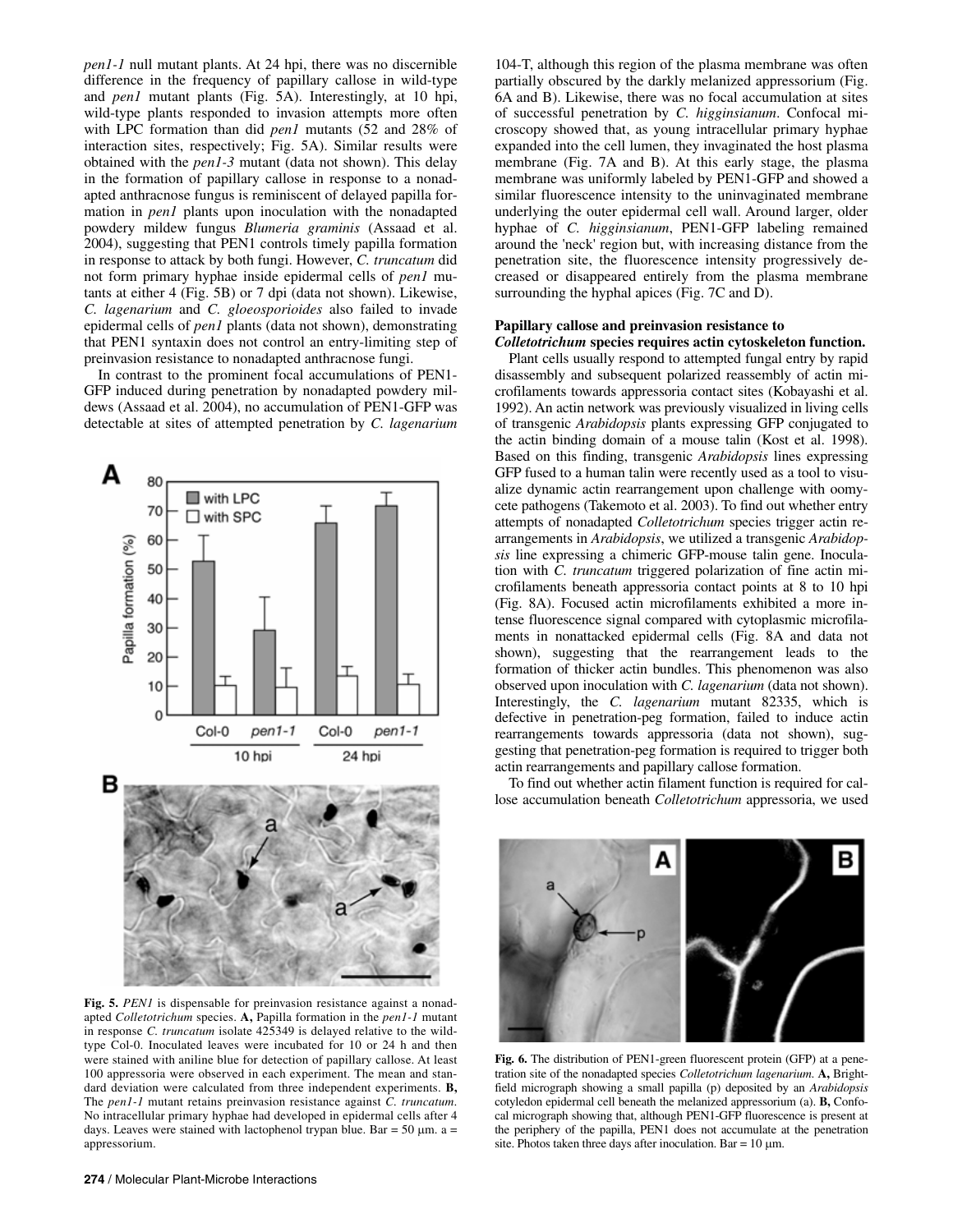a pharmacological approach and infiltrated the microfilament depolymerization factor cytochalasin E (CE) into the intercellular space of leaves expressing GFP-talin. We infiltrated CE (2 or 20 μg/ml) 30 min prior to spore inoculation of *C. truncatum.*  These concentrations were sufficient to trigger actin depolymerization in healthy leaves (not shown). At 24 hpi, the lower dose of CE reduced the LPC incidence and increased the SPC frequency relative to control infiltrations containing 0.02% dimethyl sulfoxide (DMSO) (Fig. 8B). In the presence of the higher dose of 20 μg of CE per milliliter, we observed a further reduction of the incidence of LPC and SPC, although the corresponding control infiltration (note 10-fold higher DMSO concentration of 0.2%) revealed that the DMSO solvent slightly affected the overall incidence of callose formation at interaction sites (Fig. 8B). We infer from these pharmacological experiments that microfilament function might be required for papillary callose formation at attempted *Colletotrichum* entry sites.

Next, we investigated the effects of CE-mediated actin depolymerization on preinvasion resistance against the nonadapted *Colletotrichum* species. Leaf infiltration of 2 μg of CE per milliliter was sufficient to permit pathogen entry of *C. truncatum* into attacked epidermal cells as indicated by the differentiation of primary hyphae (Fig. 9A). At the higher dose of CE (20 µg/ml), the incidence of *C. truncatum* entry was found to be significantly increased (38% of interaction sites; Fig. 9A and B). Fungal invasion in the presence of CE was also observed upon inoculation of *C. lagenarium*, although the incidence was lower than in interactions with *C. truncatum* (Fig.



**Fig. 7.** The distribution of PEN1-green fluorescent protein (GFP) during intracellular development by the adapted species *Colletotrichum higginsianum*. **A,** Bright-field micrograph showing a melanized appressorium (a) which has succesfully penetrated an *Arabidopsis* cotyledon epidermal cell to form a small primary hypha (ph). **B,** Confocal micrograph showing that PEN1-GFP fluorescence is uniformly distributed throughout the host plasma membrane invaginated around the young primary hypha. **C,** Bright-field micrograph showing a large intracellular primary hypha inside an *Arabidopsis* cotyledon epidermal cell. **D,** Confocal micrograph showing that PEN1-GFP fluorescence is most intense in the invaginated host plasma membrane surrounding the proximal region of the hypha, becoming progressively less intense in the distal region around the hyphal apex. Photos taken two days after inoculation. Bars =  $10 \mu$ m.

9A and C). Since CE also inhibits papillary callose formation (discussed above), our findings are consistent with the hypothesis that preinvasion resistance to nonadapted anthracnose fungi is dependent on the actin cytoskeleton.



**Fig. 8**. Microfilaments and papilla formation. **A,** Rearrangement of microfilaments in *Arabidopsis* epidermal cells expressing green fluorescent protein fused to the actin-binding domain of a mouse talin (Kost et al. 1998) 8 h after inoculation with the nonadapted *Colletotrichum truncatum* isolate 425349. Arrows indicate microfilaments focused on contact sites of appressoria. The junctions between epidermal cells are outlined by dashed lines. Appressoria are indicated by circles drawn by dashed lines. Bar = 20 μm. **B,** Cytochalasin E (CE) reduced papilla formation. CE was applied by infiltration into intercellular spaces 30 min prior to inoculation. dimethyl sulfoxide (DMSO) was used as solvent for CE, i.e., CE solutions at a rate of 2 and 20 μg/ml contain 0.02 and 0.2% DMSO, respectively. DMSO at each concentration was also infiltrated as a negative control. The *C. truncatum* isolate 425349 was inoculated on infiltrated leaves, was incubated for 24 h, and was stained with aniline blue. At least 100 appressoria were observed in each experiment. The mean and standard deviation were calculated from three independent experiments.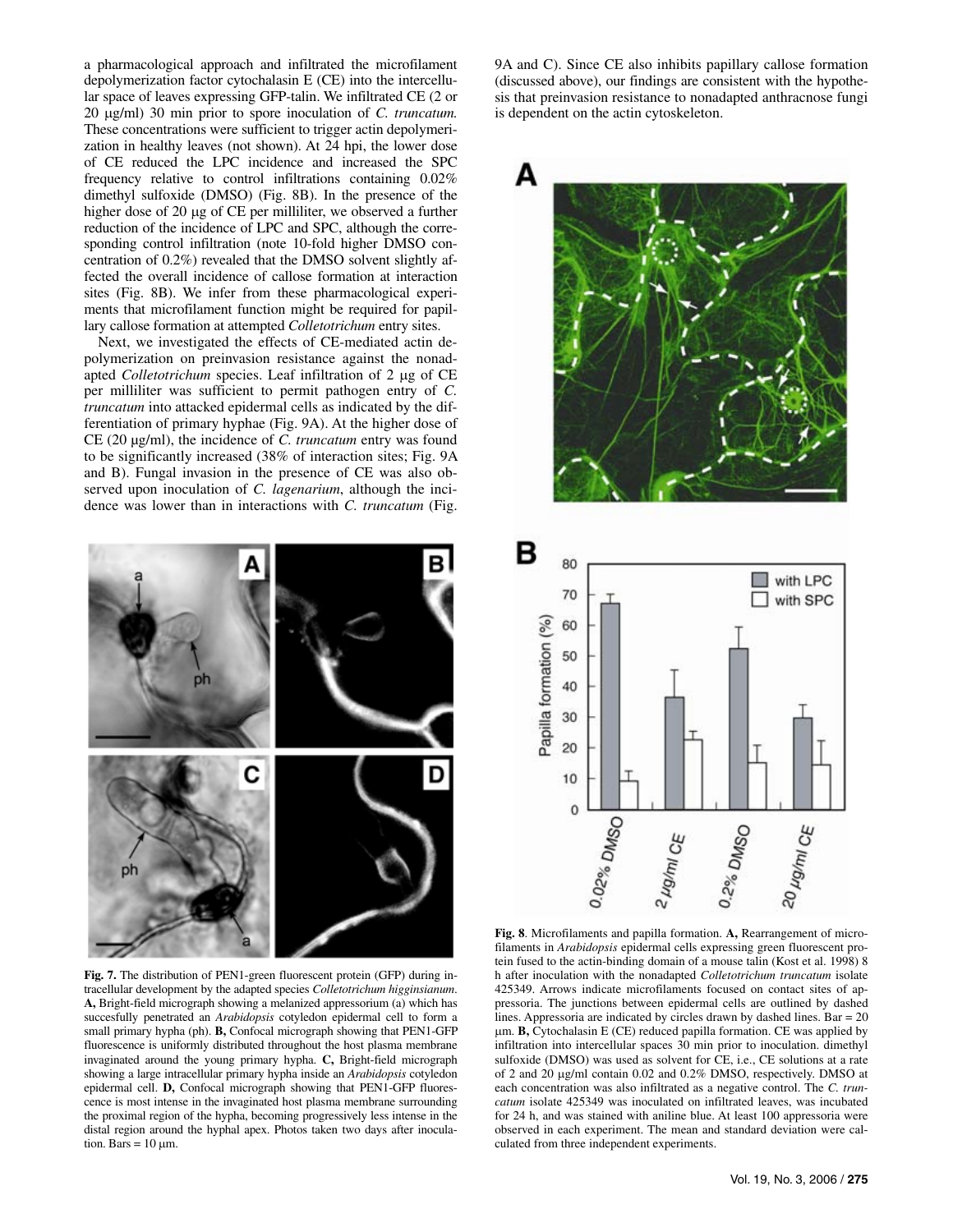# **DISCUSSION**

We have shown in this study that nonadapted *Colletotrichum* species form melanized appressoria on *Arabidopsis* but fail to develop intracellular primary hyphae, suggesting that pathogenesis is terminated during the switch from surface to inva-



**Fig. 9.** Inhibition of actin function by cytochalasin E (CE) permitted the nonadapted *Colletotrichum* species to penetrate *Arabidopsis thaliana* epidermal cells. **A,** Penetration assay of the nonadapted *Colletotrichum* isolates on *Arabidopsis* treated with CE. CE was applied by infiltration into intercellular spaces 30 min prior to inoculation. Dimethyl sulfoxide (DMSO) was used as solvent for CE, i.e., CE solutions at 2 and 20 μg/ml contain 0.02 and 0.2% DMSO, respectively. DMSO at each concentration was also infiltrated as a negative control. The *C. truncatum* (*C. t*.) isolate 425349 or the *C. lagenarium* (*C. l*.) isolate 104-T were inoculated on infiltrated *Arabidopsis*, were incubated for 4 days, and were stained with lacto phenol trypan blue to observe fungal primary hyphae. At least 100 appressoria were observed in each experiment. The mean and standard deviation were calculated from three independent experiments. **B,** Penetration of *C. truncatum* into *Arabidopsis* infiltrated with CE solution (20 μg/ml). a = appressorium; ph = primary hypha. Bar = 50 μm. **C,** Penetration of *C. lagenarium* into *Arabidopsis* infiltrated with CE solution (20 μg/ml). The right panel represents the magnified image of the area indicated by square in the left panel. Bars =  $50 \mu m$  and  $10 \mu m$ , respectively.

sive growth. The requirement of actin filament function for pathogenesis termination and coincident inhibition of papillary callose accumulation strongly suggests that pathogen entry is inhibited by an inducible immune response rather than constitutive preformed barriers or lack of potential plant-derived cues triggering invasive growth. The failure of the nonadapted *C. lagenarium* mutants 82335 and RCS2-1 to induce both papillary callose and plant actin filament polarization revealed penetration-peg formation as the likely trigger of this preinvasion resistance response.

In interactions with nonadapted powdery mildews, PEN1 syntaxin becomes recruited in a plasma membrane microdomain beneath powdery mildew appressoria. CWA formation in the paramural space is delayed in response to attempted powdery mildew entry in *pen1* mutants, and this correlates with impaired preinvasion resistance (Assaad et al. 2004; Bhat et al. 2005; Collins et al. 2003). SYP122, a syntaxin sharing highest sequence similarity to PEN1, also localizes in the plasma membrane at attempted powdery mildew entry sites. However, a *syp122* mutant retains preinvasion resistance against the grass powdery mildew fungus, thereby suggesting specific roles for the PEN1 syntaxin in preinvasion disease resistance. We have shown here that papillary callose formation is similarly delayed in *pen1* mutants during infection attempts by nonadapted *Colletotrichum* species. Thus PEN1 is a plant plasma membrane component involved in localized defense responses against a broad range of fungal pathogens. However, since nonadapted *Colletotrichum* species failed to invade epidermal cells of *pen1* plants, it appears that the attenuated CWA formation in *pen1* mutants is either still sufficient or is irrele-



**Fig. 10.** Hypothetical model of preinvasion resistance and papilla formation in *Arabidopsis*-*Colletotrichum* interactions. In nonhost interaction between *Arabidopsis* and *Colletotrichum* species, penetration-peg formation by appressoria triggers reorganization of microfilaments and papilla formation. Experiments with cytochalasin E suggest that microfilaments are partially involved in both preinvasion resistance and papilla formation. In host interactions, development of papillae is reduced as compared with nonhost interactions. Both adapted and nonadapted *Colletotrichum* isolates can develop penetration pegs*,* suggesting that both types can trigger papilla formation. It is possible that recognition of one or more putative pathogen-associated molecular patterns (PAMP) of *Colletotrichum* species enhances papilla formation, whereas penetration-peg formation is essential for priming of papilla formation. Thus, reduced papilla formation in host interaction might be due to suppression of PAMP recognition by an unknown factor produced by the adapted pathogen *C. higginsianum*. a = appressorium;  $c =$  conidium;  $ph =$  primary hyphae; and  $cw =$  cell wall.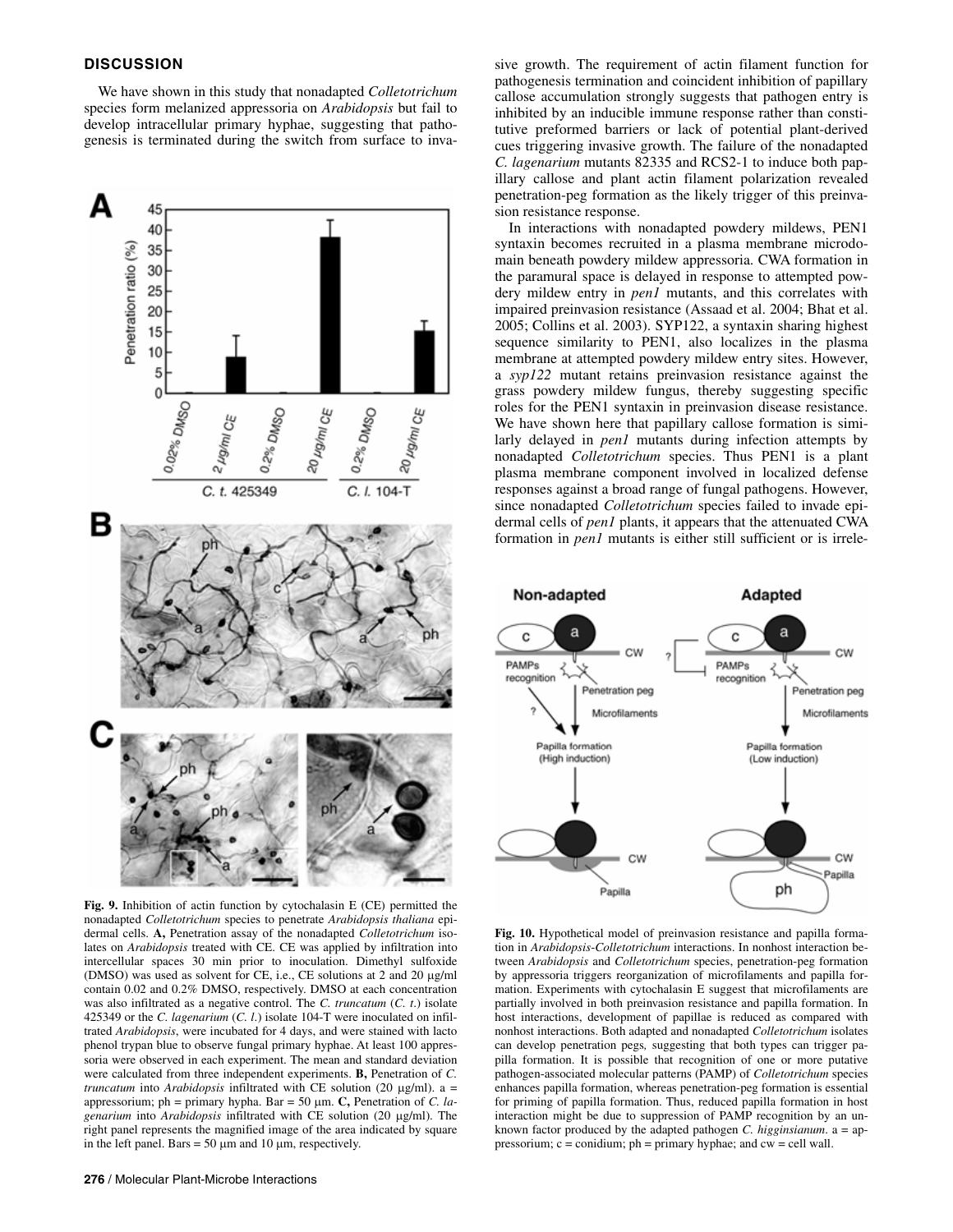vant for termination of anthracnose pathogenesis. Barley *ROR2* is the functional homolog of *Arabidopsis PEN1* and is required for *mlo*-mediated broad-spectrum resistance against all tested host barley powdery mildew isolates (Collins et al. 2003; Freialdenhoven et al. 1996). However, *ROR2* is not essential for resistance against strains of the rice blast fungus *Magnaporthe grisea* that can infect barley (Jarosch et al. 2005). The penetration mechanism and hemibiotrophic lifestyle of *M. grisea* is very similar to that of *Colletotrichum* species, i.e., both parasites develop melanized appressoria that penetrate directly to produce intracellular hyphae inside living plant cells before later switching to necrotrophy (Koga et al. 2004; Perfect et al. 1999). Thus, it appears that PEN1/ROR2 syntaxins do not exert an entry-limiting function in preinvasion resistance to the hemibiotrophic *Colletotrichum* and *Magnaporthe* species. Both barley *MLO* and *Arabidopsis AtMLO2* serve as functionally conserved negative regulators of entry resistance to adapted obligate biotrophic powdery mildews (Buschges et al 1997; C. Cansoni, M. Humphrey, S. Somerville, P. Schulze-Lefert, and R. Panstruga, *unpublished data*). Interestingly, loss of MLO (in powdery mildew-resistant *mlo* mutants) reduces preinvasion resistance to *M. grisea* in barley (Jarosch et al. 2003). This suggests the molecular components of plant preinvasion resistance have both overlapping and distinct functions in controlling the entry of different fungal parasites.

Consistent with the finding that PEN1 is a nonessential component of preinvasion resistance to *Colletotrichum* species, we detected no evidence for the preferential localization of this syntaxin at penetration sites of either adapted or nonadapted anthracnose fungi. Instead, PEN1-GFP was uniformly distributed in the host plasma membrane around papillae and young intracellular hyphae of *C. higginsianum*. The reduced abundance or exclusion of PEN1 from the plasma membrane surrounding the apical regions of older hyphae suggests that this membrane becomes specialized into two distinct domains. The haustoria of obligate biotrophic fungi and oomycetes are well-known to be enveloped by specialized extrahaustorial membranes (Heath 1992), but this has not been reported previously for the intracellular hyphae of any *Colletotrichum* species. In the rust and powdery mildew fungi, an impermeable ring called the haustorial neckband tightly binds the host membrane to the fungal cell wall and is believed to demarcate the extrahaustorial membrane from the normal wall-lining plasma membrane (Heath 1992). In the case of *C. higginsianum*, it is unclear how separation of two membrane domains could be maintained, because plasmolysis experiments and transmission electron microscopy observations indicate intracellular hyphae have no structure equivalent to a haustorial neckband (O'Connell et al. 2004). The large expansion of host plasma membrane required to accommodate intracellular hyphae of *Colletotrichum* species must involve the synthesis and polarized secretion of new membrane material towards the plantfungal interface. However, our results suggest that the PEN1 syntaxin is not essential for this expansion.

We have shown here that actin microfilaments become rearranged toward appressoria of nonadapted *Colletotrichum* species. CE treatment enabled the nonadapted anthracnose fungi to enter *Arabidopsis* epidermal cells. This cytochalasin-mediated impairment of preinvasion resistance was previously reported in barley and tobacco against inappropriate pathogens including *Colletotrichum* species (Kobayashi et al. 1997a and b), suggesting that actin microfilament function plays a general role in preinvasion resistance responses in flowering plants. The requirement of actin filament function for effective preinvasion resistance as well as for papillary callose accumulation might reflect a role of the polarized actin cytoskeleton as a conduit for the vectorial transport of secretory vesicles, and a

role for their cargo of either antimicrobial compounds, cell wall precursors, or both towards fungal entry sites. This speculative model is consistent with the proposed secretory function of PEN1 syntaxin during powdery mildew ingress (Assaad et al. 2004; Collins et al. 2003) and the delayed CWA formation at *Colletotrichum* entry sites observed in this study.

In contrast to the nonadapted *Colletotrichum* species, the adapted pathogen *C. higginsianum* induced papillary callose at a much lower frequency. In particular, the incidence of LPC was greatly reduced. This might reflect faster penetration-peg formation and entry by the adapted *Colletotrichum* species, though the timing of appressorium development of *C. higginsianum* is similar if not identical to that of the nonadapted species (data not shown). However, we detected LPC as early as 10 hpi at *C. truncatum* interaction sites (Fig. 5A), whereas primary hyphae of *C. higginsianum* emerged only after 24 hpi. Thus, the larger deposits of papillary callose might be a consequence of failed fungal entry attempts. For this reason, it is possible that the *C. higginsianum* isolates but not the nonadapted *Colletotrichum* species can suppress preinvasion disease resistance for many hours before the actual entry process takes place. Basal immunity against bacterial pathogens is triggered by membrane-resident receptors that detect pathogen-associated molecular patterns (PAMP) (Boller 2005). It has been recently reported that two type III bacterial effectors, AvrRpt2 and AvrRpm1, inhibit PAMP-triggered immune responses in *Arabidopsis* (Kim et al. 2005). Fungal pathogens possess potential PAMP, such as chitin and ergosterol. It is therefore plausible that the genus *Colletotrichum* possesses one or several PAMP that are recognized by *Arabidopsis*. Recognition of fungal PAMP might trigger preinvasion nonhost resistance responses to the nonadapted *Colletotrichum* species, and such PAMP could be released close to the plant plasma membrane by *Colletotrichum* penetration pegs (Fig. 10). Whether virulent *C. higginsianum* isolates suppress preinvasion resistance or not remains to be elucidated by future experiments.

## **MATERIALS AND METHODS**

#### **Fungal culture.**

The *C. lagenarium* wild-type strain 104-T was a stock culture of the Laboratory of Plant Pathology, Kyoto University. The *aph1* mutant DAP59 and the mutant 82335 were generated in the same laboratory. The *C. lagenarium cst1* mutant RCS2-1 was provided by Y. Kubo (Kyoto Prefectural University, Japan). *Colletotrichum higginsianum* isolate IMI 349061 was obtained from CABI Bioscience (Surrey, U.K.). *C. higginsianum* isolates MAFF305635 and MAFF305970 and the *C. truncatum* isolate MAFF425349 were obtained from the Ministry of Agriculture, Forestry and Fisheries Genebank (Tokyo). The *C. gloeosporioides* S9275 was provided by S. Yoshida (National Institute for Agro-Environmental Sciences, Tsukuba, Japan). Cultures of the isolates were maintained on potato dextrose agar medium (Difco Laboratories, Detroit) at 24°C in the dark. Conidia were obtained by gentle scraping of cultures incubated for 7 to 20 days and filtering through two layers of sterile cheesecloth.

#### **Plant cultivation and inoculations.**

The transgenic *Arabidopsis thaliana* expressing GFP-talin was provided by N.-H. Chua (Rockefeller University, New York). Seeds of the *pmr4* mutant were obtained from the *Arabidopsis* Biological Resource Center, Ohio State University (Columbus, OH, U.S.A.). Seeds were sown on rockwool, were treated at 4°C in the dark for 2 days, and then, were grown in a growth room at 25°C with 16 h of illumination per day in nutrient medium (Dhingra and Sinclair 1985) for approximately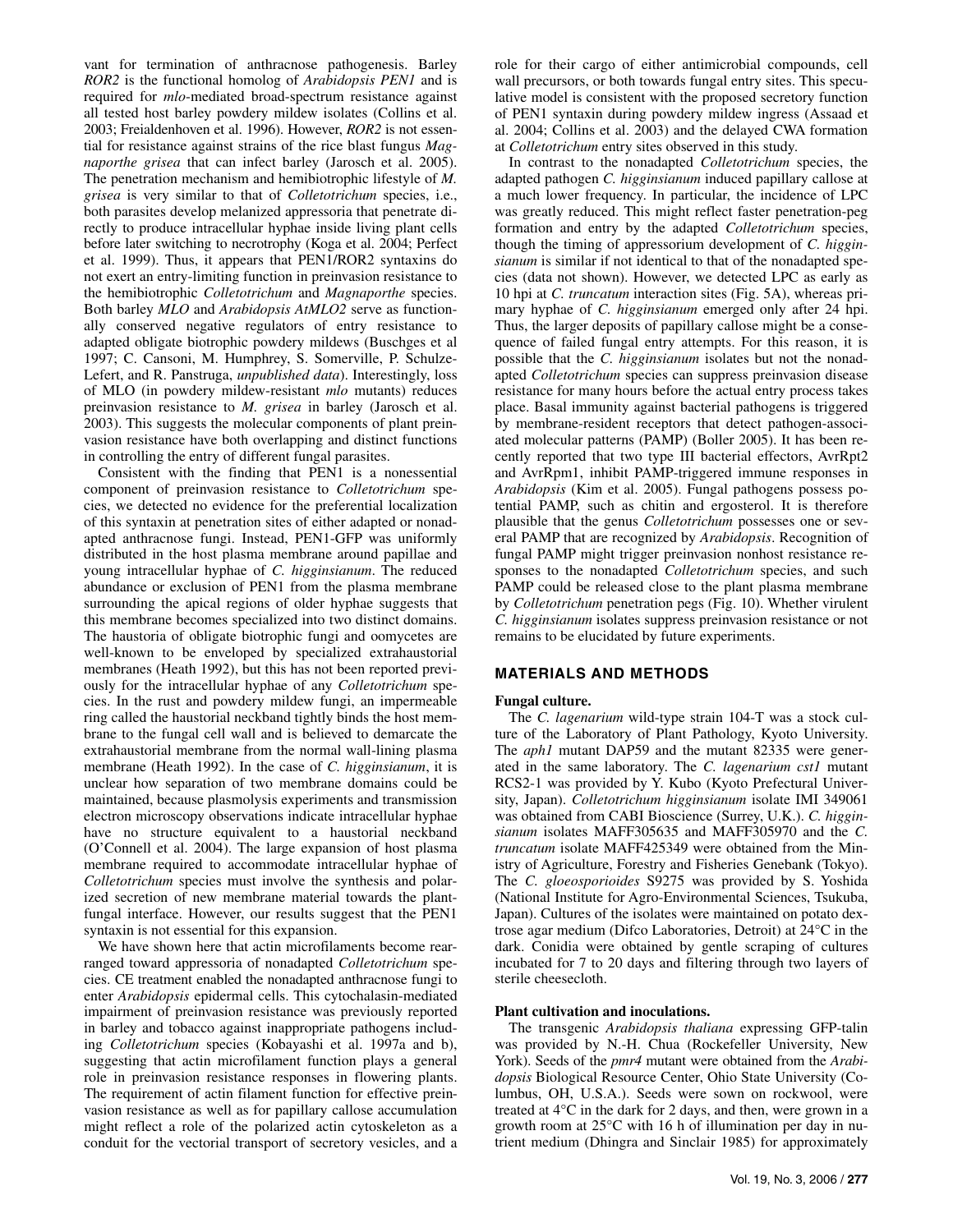four weeks. Plants were inoculated by spraying leaves with conidial suspension  $(2 \times 10^6 \text{ conidia per ml in distilled water})$  or spotting three 6-µl drops of conidial suspension  $(5 \times 10^5$  conidia per ml) on each leaf. Inoculated plants were placed in a plant-growth box (CUL-JAR300; Iwaki, Tokyo) at 25°C with 16 h of illumination per day and were maintained at 100% relative humidity. *A. thaliana* Col-0 plants expressing a PEN1- GFP construct under control of the cauliflower mosaic virus 35S promoter in the *pen1-1* mutant background (Collins et al. 2003) were grown and inoculated as described previously (O'Connell et al. 2004).

#### **Treatment with CE.**

CE was dissolved in DMSO at 10 mg/ml, and was diluted by water to 2 μg of CE per milliliter in 0.02% DMSO or 20 μg of CE per milliliter in 0.2% DMSO. Solutions were infiltrated into leaf intercellular spaces using a 1-ml syringe 30 min prior to inoculation.

## **Histochemical staining.**

Plant cell death induced by pathogen inoculation as well as fungal primary hyphae was investigated by staining with lactophenol-trypan blue and destaining in saturated chloral hydrate (Koch and Slusarenko 1990). Material was mounted on a slide in 50% glycerol and was examined by light microscopy. The penetration ratio  $(\%)$  was defined as the number of appressoria forming visible primary hyphae to the number of appressoria ×100. To determine the presence of callose deposits, samples were stained with aniline blue as described by Adam and Somerville (1996). Material was mounted on a slide in 50% glycerol and was examined with a fluorescence microscope (Zeiss Axioskop, Carl Zeiss, Inc., Oberkochen, Germany) with Zeiss filter set 02 (excitation 365 nm, dichroic 395 nm, emission 420 nm). The images were recorded with a CCD camera (CoolSNAP; Roper Scientific, Inc. Tucson, AZ, U.S.A.) and were processed with Adobe Photoshop 7.0 software (Adobe System Inc., Mountain View, CA, U.S.A.). The ratio of papilla formation (%) was defined as the number of appressoria inducing papilla to the number of appressoria ×100.

#### **Confocal microscopy.**

Actin imaging was performed using an Olympus Fluoview FV500 confocal microscope with a Nikon 60× PlanApo (1.4 N.A.) oil-immersion objective. Leaves were removed from *A. thaliana* plants expressing GFP-talin and were mounted in water under a coverslip, with the inoculated surface facing the objective lens. Excitation was at 488 nm and GFP fluorescence was recorded between 505 and 525 nm. To image PEN1-GFP fluorescence, whole cotyledons were excised from 10-day-old seedlings and were mounted in 0.01% (wt/vol) Tween 20 under a coverslip. Confocal images were acquired using a Leica TCS SP2 confocal microscope equipped with a  $\times$  63 (1.2 N.A.) waterimmersion objective. Excitation was at 488 nm and GFP fluorescence was collected between 495 and 520 nm. All images are projections of optical sections taken at 1-µm intervals and were processed using Adobe Photoshop 7.0 software.

## **ACKNOWLEDGMENTS**

We thank N.-H. Chua (Rockefeller University) for providing seeds of *Arabidopsis* expressing GFP-talin, Y. Kubo (Kyoto Prefectural University) for *C. lagenarium cst1* mutant RCS2-1, and S. Yoshida (National Institute for Agro-Environmental Sciences) for *C. gloeosporioides* isolate S9275. We also thank K. Mise for valuable suggestions during the course of this work. This work was supported in part by a grant-in-aid (15028210) for Scientific Research on Priority Area A from the Ministry of Education, Culture, Sports, Science and Technology, Japan, and a grant-in-aid (15780035) for Young Scientists B, and a grant-in-aid (13306005) for Scientific Research A from the Japan Society of the Promotion of Science. R. O'Connell, V. Lipka, and P. Schulze-Lefert are supported by grants from the Max Planck Society, Germany.

# **LITERATURE CITED**

- Adam, L., and Somerville, S. C. 1996. Genetic characterization of five powdery mildew disease resistance loci in *Arabidopsis thaliana*. Plant J. 9:341-356.
- Agrios, G.N. 1988. Plant Pathology. 3rd ed. Academic Press, San Diego, CA, U.S.A.
- Assaad, F. F., Qiu, J. L., Youngs, H., Ehrhardt, D., Zimmerli, L., Kalde, M., Wanner, G., Peck, S. C., Edwards, H., Ramonell, K., Somerville, C. R., and Thordal-Christensen, H. 2004. The PEN1 syntaxin defines a novel cellular compartment upon fungal attack and is required for the timely assembly of papillae. Mol. Biol. Cell 15:5118-5129.
- Bechinger, C., Giebel, K. F., Schnell, M., Leiderer, P., Deising, H. B., and Bastmeyer, M. 1999. Optical measurements of invasive forces exerted by appressoria of a plant pathogenic fungus. Science 285:1896-1899.
- Bhat, R. A., Miklis, M., Schmelzer, E., Schulze-Lefert, P., and Panstruga, R. 2005. Recruitment and interaction dynamics of plant penetration resistance components in a plasma membrane microdomain. Proc. Natl. Acad. Sci. U.S.A. 102:3135-3140.
- [Boller, T,](http://wos02.isiknowledge.com/CIW.cgi?SID=C2n@o2o6gjEML@MjndI&Func=OneClickSearch&field=AU&val=Boller+T&curr_doc=13/1&Form=FullRecordPage&doc=13/1) 2005. Peptide signaling in plant development and self/non-self perception. Curr. Opin. Cell Biol. 17:116-122.
- [Brown, I](http://wos02.isiknowledge.com/CIW.cgi?SID=C2n@o2o6gjEML@MjndI&Func=OneClickSearch&field=AU&val=Brown+I&curr_doc=7/2&Form=FullRecordPage&doc=7/2)., [Trethowan, J.](http://wos02.isiknowledge.com/CIW.cgi?SID=C2n@o2o6gjEML@MjndI&Func=OneClickSearch&field=AU&val=Trethowan+J&curr_doc=7/2&Form=FullRecordPage&doc=7/2), [Kerry, M](http://wos02.isiknowledge.com/CIW.cgi?SID=C2n@o2o6gjEML@MjndI&Func=OneClickSearch&field=AU&val=Kerry+M&curr_doc=7/2&Form=FullRecordPage&doc=7/2)., [Mansfield, J](http://wos02.isiknowledge.com/CIW.cgi?SID=C2n@o2o6gjEML@MjndI&Func=OneClickSearch&field=AU&val=Mansfield+J&curr_doc=7/2&Form=FullRecordPage&doc=7/2)., and [Bolwell. G.P.](http://wos02.isiknowledge.com/CIW.cgi?SID=C2n@o2o6gjEML@MjndI&Func=OneClickSearch&field=AU&val=Bolwell+GP&curr_doc=7/2&Form=FullRecordPage&doc=7/2) 1998. Localization of components of the oxidative cross-linking of glycoproteins and of callose synthesis in papillae formed during the interaction between non-pathogenic strains of *Xanthomonas campestris* and French bean mesophyll cells. Plant J. 15:333-343.
- Buschges, R., Hollricher, K., Panstruga, R., Simons, G., Wolter, M., Frijters, A., van Daelen, R., van der Lee, T., Diergaarde, P., Groenendijk, J., Topsch, S., Vos, P., Salamini, F., and Schulze-Lefert, P. 1997. The barley *Mlo* gene: A novel control element of plant pathogen resistance. Cell 88:695-705.
- Collins, N. C., Thordal-Christensen, H., Lipka, V., Bau, S., Kombrink, E., Qiu, J. L., Huckelhoven, R., Stein, M., Freialdenhoven, A., Somerville, S. C., and Schulze-Lefert, P. 2003. SNARE-protein-mediated disease resistance at the plant cell wall. Nature 425:973-977.
- Dhingra, O., and Sinclair, J. 1985. Basic Plant Pathology Methods. CRC Press, Boca Raton, FL, U.S.A.
- Flor, H. H. 1971. Current status for the gene-for-gene concept. Annu. Rev. Phytopathol. 9:275-296.
- Freialdenhoven, A., Peterhansel, C., Kurth, J., Kreuzaler, F., and Schulze-Lefert, P. 1996. Identification of genes required for the function of nonrace-specific *mlo* resistance to powdery mildew in barley. Plant Cell 8:5-14.
- Heath, M. C. 1992 Structural changes at the plant-fungal interface. Int. J. Plant Sci. 153:S182-S189.
- Heath, M. C. 2000. Non-host resistance and nonspecific plant defenses. Curr. Opin. Plant Biol. 3:315-319.
- Howard, R. J., Ferrari, M. A., Roach, D. H., and Money, N. P. 1991. Penetration of hard substrates by a fungus employing enormous turgor pressures. Proc. Natl. Acad. Sci. U.S.A. 88:11281-11284.
- Jacobs, A. K., Lipka, V., Burton, R. A., Panstruga, R., Strizhov, N., Schulze-Lefert, P., and Fincher, G. B. 2003. An *Arabidopsis* callose synthase, GSL5, is required for wound and papillary callose formation. Plant Cell 15:2503-2513.
- Jarosch, B., Jansen, M. M., and Schaffrath, U. 2003. Acquired resistance functions in *mlo* barley, which is hypersusceptible to *Magnaporthe grisea*. Mol. Plant-Microbe Interact. 16:107-114.
- Jarosch, B., Collins, N. C., Zellerhoff, N., and Schaffrath, U. 2005. *RAR1*, *ROR1*, and the actin cytoskeleton contribute to basal resistance to *Magnaporthe grisea* in barley. Mol. Plant-Microbe Interact. 18:397-404.
- Katoh, M., Hirose, I., Kubo, Y., Hikichi, Y., Kunoh, H. Furusawa, I., and Shishiyama, J. 1988. Use of mutants to indicate factors prerequisite for penetration of *Colletotrichum lagenarium* by appressoria. Physiol. Mol. Plant Pathol. 32:177-184.
- Kim, M. G., da Cunha, L., McFall, A. J., Belkhadir, Y., Debroy, S., Dangl, J. L., and Mackey, D. 2005. Two P*seudomonas syringae* type III effectors inhibit RIN4-regulated basal defense in *Arabidopsis*. Cell 121:749-759.
- Kobayashi, I., Kobayashi, Y., Yamaoka, N., and Kunoh, H. 1992. Recognition of a pathogen and a nonpathogen by barley coleoptile cells. III. Responses of microtubules and actin filaments in barley coleoptile cells to penetration attempts. Can. J. Bot. 70:1815-1823.
- [Kobayashi, Y.](http://wos02.isiknowledge.com/CIW.cgi?SID=C2n@o2o6gjEML@MjndI&Func=OneClickSearch&field=AU&val=Kobayashi+Y&curr_doc=9/17&Form=FullRecordPage&doc=9/17), [Kobayashi, I.](http://wos02.isiknowledge.com/CIW.cgi?SID=C2n@o2o6gjEML@MjndI&Func=OneClickSearch&field=AU&val=Kobayashi+I&curr_doc=9/17&Form=FullRecordPage&doc=9/17), [Funaki, Y.](http://wos02.isiknowledge.com/CIW.cgi?SID=C2n@o2o6gjEML@MjndI&Func=OneClickSearch&field=AU&val=Funaki+Y&curr_doc=9/17&Form=FullRecordPage&doc=9/17), [Fujimoto, S](http://wos02.isiknowledge.com/CIW.cgi?SID=C2n@o2o6gjEML@MjndI&Func=OneClickSearch&field=AU&val=Fujimoto+S&curr_doc=9/17&Form=FullRecordPage&doc=9/17)., [Takemoto, T.](http://wos02.isiknowledge.com/CIW.cgi?SID=C2n@o2o6gjEML@MjndI&Func=OneClickSearch&field=AU&val=Takemoto+T&curr_doc=9/17&Form=FullRecordPage&doc=9/17), and [Kunoh, H](http://wos02.isiknowledge.com/CIW.cgi?SID=C2n@o2o6gjEML@MjndI&Func=OneClickSearch&field=AU&val=Kunoh+H&curr_doc=9/17&Form=FullRecordPage&doc=9/17). 1997a. Dynamic reorganization of microfilaments and microtubules is necessary for the expression of non-host resistance in barley coleoptile cells. Plant J. 11:525-537.